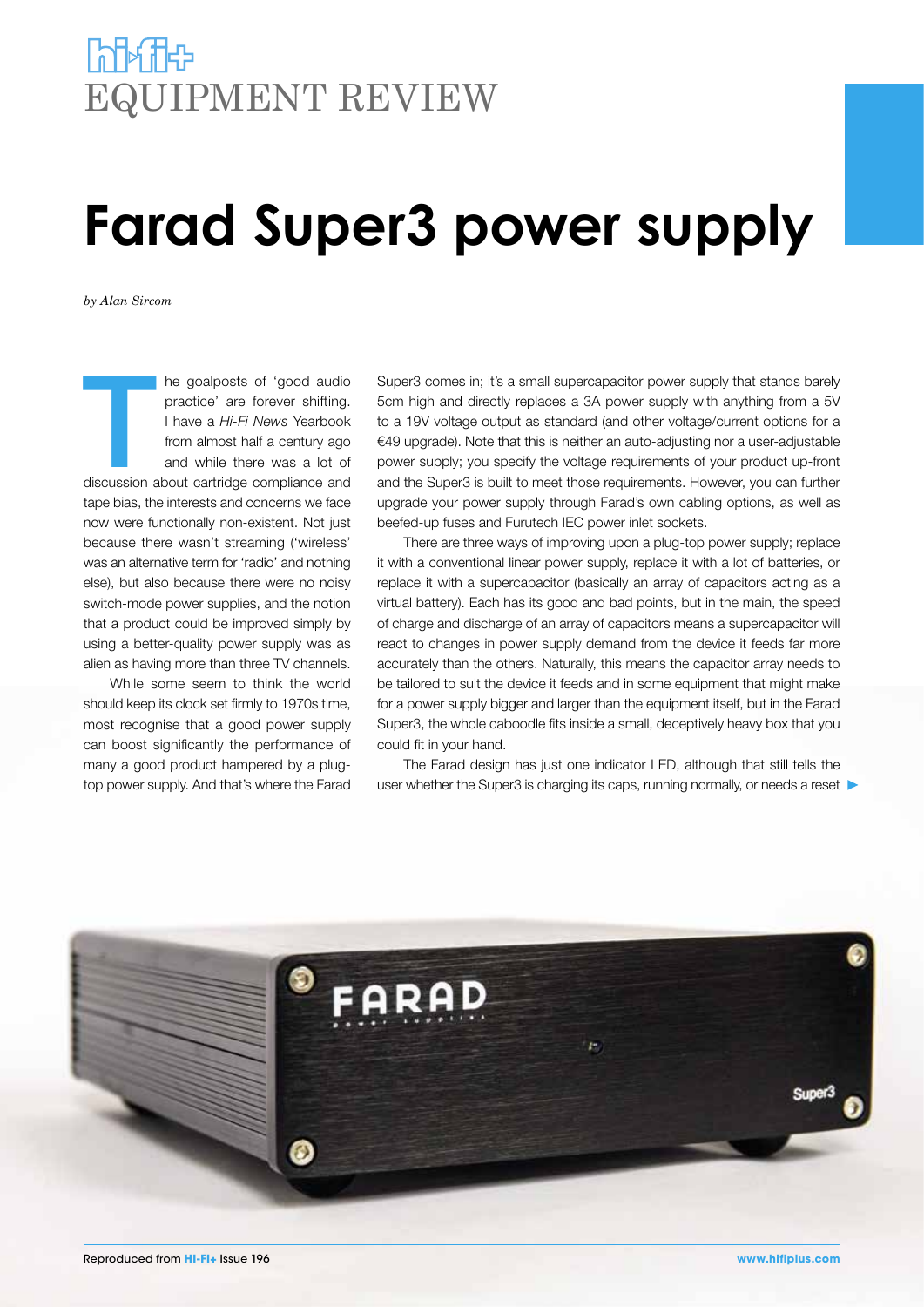## EQUIPMENT REVIEW / **FARAD SUPER3**



(there's a reset button on the rear panel). The Super3 is, in effect, a dual-regulation power supply, the first – which already makes a good power supply in its own right – charges the supercapacitor bank, while the second provides regulated output voltage and current from this supercapacitor bank, which acts as a sort of active battery.

However, by its very nature (capacitors take some time to saturate) this requires runin. Initial start-up to full charge is only about 10 seconds, and you get almost all of the benefit of the Farad from there. However, a few hundred hours into the listening, the caps seem to settle into their role and the performance takes on an extra layer of refinement and effortlessness. It's possible the caps can go in the opposite direction, and weeks of lying fallow can desaturate the capacitors… meaning if you power down your system for extended periods (for example, you have the system in a second home), you could face the same 'it's great, even more to follow' effect when you reboot the Super3, but in fairness this is speculation; the review schedule precluded factoring in months of storage. All those caps mean it runs warm – but not hot – to the touch.

While there is a lot of good performance to be extracted from low-cost DACs and headphone amplifiers that typically use plug-top power supplies, that performance does have its limits and what the Farad Super3 does far eclipses the limitations of the DAC. However, partnering the Farad Super3 with something it might actually end up feeding is a more realistic proposition, and in our case, we tried it with the Melco S100 network switch tested by Jason Kennedy in issue 195. The 12V supply provided by Melco itself is, well… it's a power supply. It's not bad, but is ripe for a spot of upgrading, and the Farad does just that.

The S100 one of those more interesting products that really shouldn't have any influence on the sound of a system… but do. And the Farad Super3 improves on the S100's positive influence on sound. The Farad Super3's improvement is clear from the get-go, but the level of improvement increases significantly as those capacitors fully saturate; in other words, when you hear the supercapacitor power supply proper and not the power supply of the supercapacitor. Even from the outset, the Super3 made a clear improvement in streamed sound; one of those 'what did you change?' approving nods from the non-audiophile members of the household changes. Percussion was tighter and tauter, voices were more focused and had a better sense of being in their physical spaces in the soundstage, which seemed to have grown in